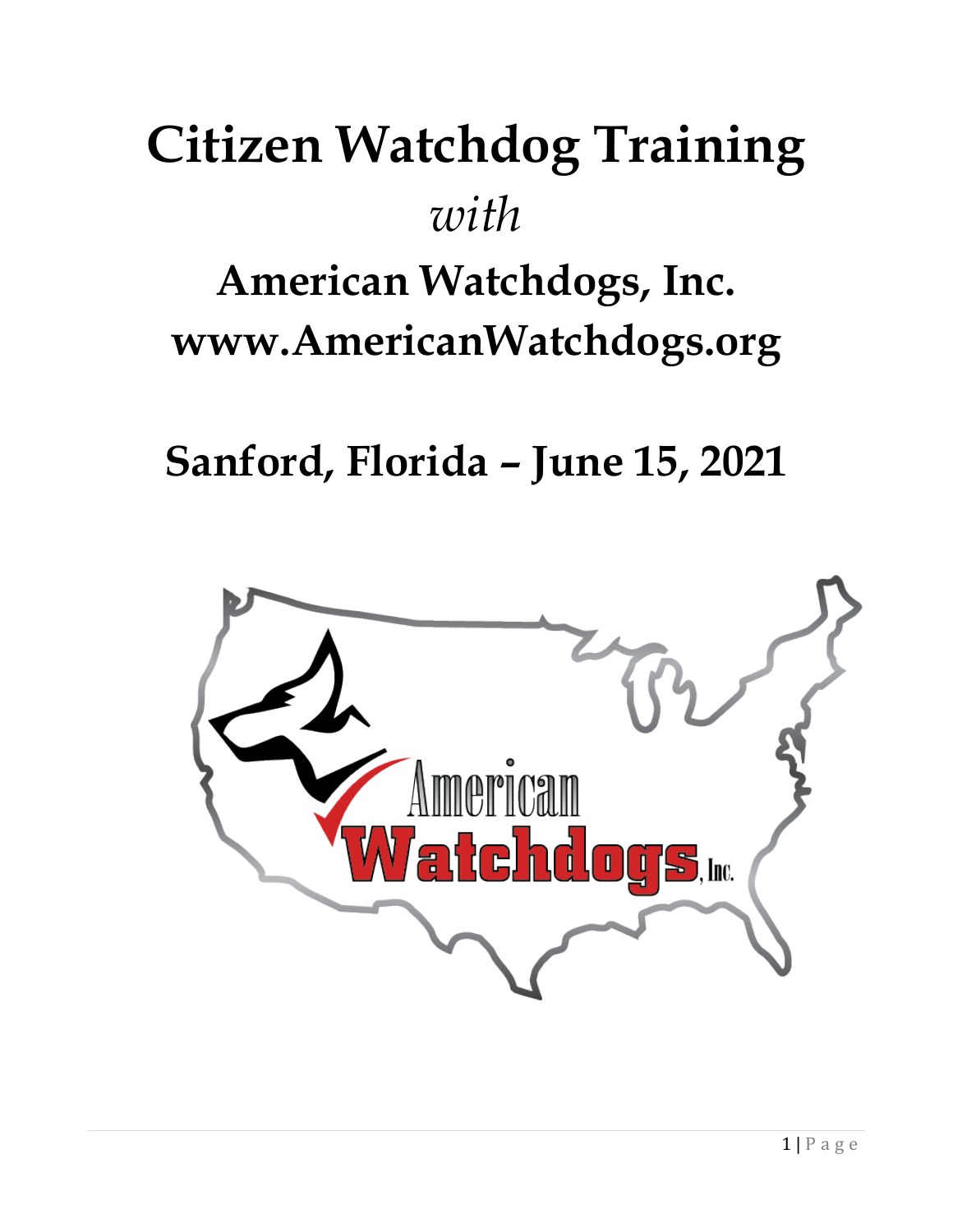# *RESOURCES OF INTEREST*

# **[National Freedom of Information Coalition](https://www.nfoic.org/florida-foia-laws/) – [NFOIC Sample FOIA](https://www.nfoic.org/florida-sample-foia-request/) – [NFOIC Florida](https://www.nfoic.org/florida-foia-laws/)**

# **[Title XIX](http://www.leg.state.fl.us/Statutes/index.cfm?App_mode=Display_Index&Title_Request=XIX#TitleXIX)** – **[Chapter 286](http://www.leg.state.fl.us/Statutes/index.cfm?App_mode=Display_Statute&URL=0200-0299/0286/0286ContentsIndex.html) -** PUBLIC BUSINESS: MISCELLANEOUS PROVISIONS

# **[Section 24 of the Florida Constitution -](http://www.leg.state.fl.us/statutes/index.cfm?submenu=3#A1S24) <b>SECTION 24**. Access to public records and meetings. (a) **Every person has the right to inspect or copy any public record made or received in**

**connection with the official business** of any public body, officer, or employee of the state, or persons acting on their behalf, except with respect to records exempted pursuant to this section or specifically made confidential by this Constitution. This section specifically includes the legislative, executive, and judicial branches of government and each agency or department created thereunder; counties, municipalities, and districts; and each constitutional officer, board, and commission, or entity created pursuant to law or this Constitution.

(b) All meetings of any collegial public body of the executive branch of state government or of any collegial public body of a county, municipality, school district, or special district, at which official acts are to be taken or at which public business of such body is to be transacted or discussed, shall be open and noticed to the public and meetings of the legislature shall be open and noticed as provided in Article III, Section 4(e), except with respect to meetings exempted pursuant to this section or specifically closed by this Constitution.

(c) This section shall be self-executing. The legislature, however, may provide by general law passed by a two-thirds vote of each house for the exemption of records from the requirements of subsection (a) and the exemption of meetings from the requirements of subsection (b), provided that such law shall state with specificity the public necessity justifying the exemption and shall be no broader than necessary to accomplish the stated purpose of the law. The legislature shall enact laws governing the enforcement of this section, including the maintenance, control, destruction, disposal, and disposition of records made public by this section, except that each house of the legislature may adopt rules governing the enforcement of this section in relation to records of the legislative branch. Laws enacted pursuant to this subsection shall contain only exemptions from the requirements of subsections (a) or (b) and provisions governing the enforcement of this section, and shall relate to one subject.

(d) All laws that are in effect on July 1, 1993 that limit public access to records or meetings shall remain in force, and such laws apply to records of the legislative and judicial branches, until they are repealed. Rules of court that are in effect on the date of adoption of this section that limit access to records shall remain in effect until they are repealed.

History.—Added, C.S. for C.S. for H.J.R.'s 1727, 863, 2035, 1992; adopted 1992; Am. S.J.R. 1284, 2002; adopted 2002.

#### **[Title X Chapter 19](http://www.leg.state.fl.us/statutes/index.cfm?App_mode=Display_Statute&URL=0100-0199/0119/0119.html)** PUBLIC RECORDS

(3) If public funds are expended by an agency in payment of dues or membership contributions for any person, corporation, foundation, trust, association, group, or other organization**,** *all the financial, business, and membership records of that person, corporation, foundation, trust, association, group, or other organization which pertain to the public agency are public records and subject to the provisions of s*. [119.07.](http://www.leg.state.fl.us/Statutes/index.cfm?App_mode=Display_Statute&Search_String=&URL=0100-0199/0119/Sections/0119.07.html)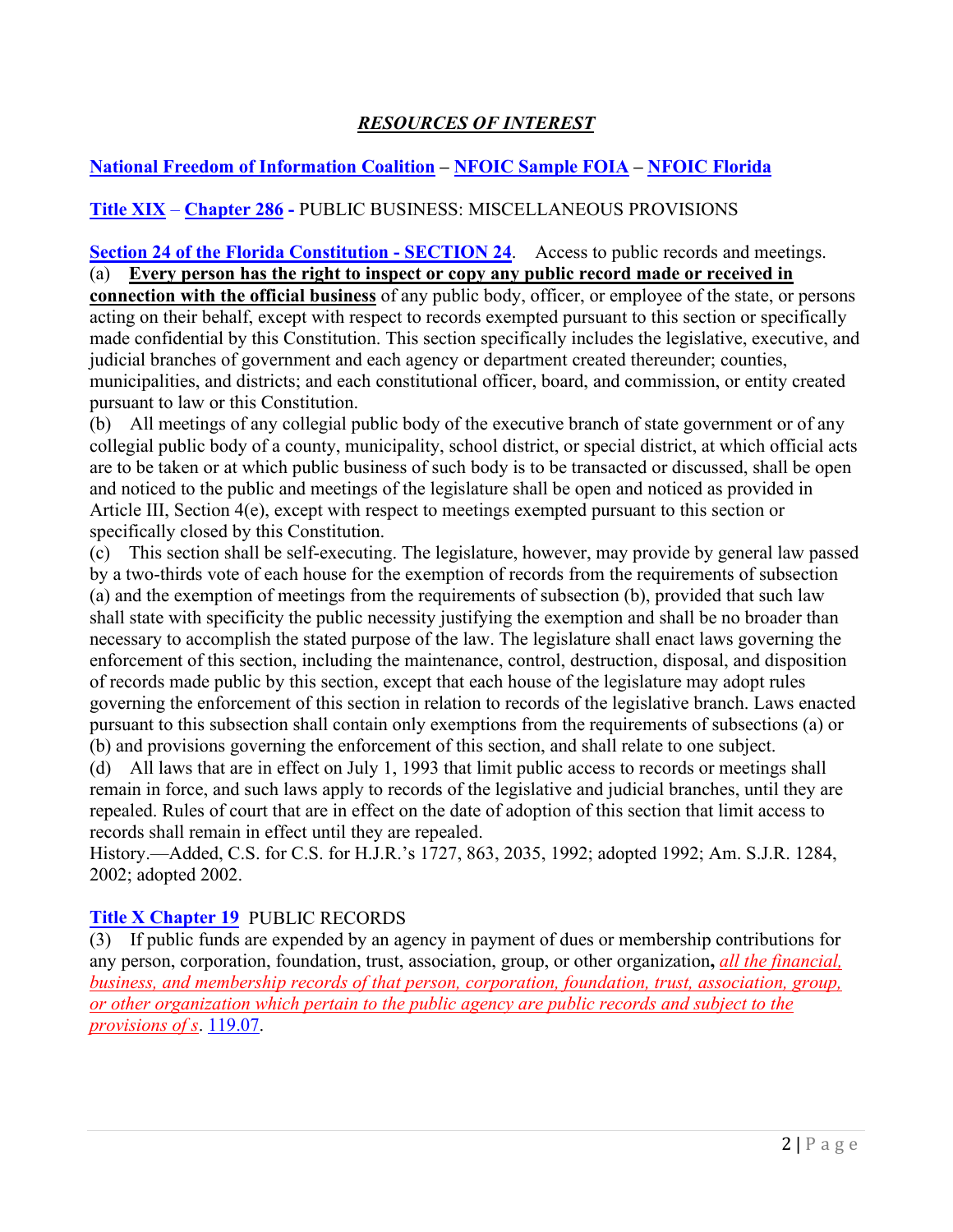- **[Google Scholar](https://scholar.google.com/)**
- **[Duck Duck Go](https://duckduckgo.com/)**
- **[Casetext](https://casetext.com/)**
- **[Westlaw](https://legal.thomsonreuters.com/en/c/legal-research-westlaw-edge?gclid=Cj0KCQjwk4yGBhDQARIsACGfAevwY2A2bH4oBQHYSzgwma-Iq9fb5USBrPMWLTuNsZjWZN79dVfr6pEaAk2xEALw_wcB&searchid=TRPPCSOL/Google/LegalUS_RS_Westlaw_Main_Search_Brand-Exact_US/WestlawResearch-Exact&chl=ppc&cid=9029042&sfdccampaignid=7014O000001BRReQAO&ef_id=Cj0KCQjwk4yGBhDQARIsACGfAevwY2A2bH4oBQHYSzgwma-Iq9fb5USBrPMWLTuNsZjWZN79dVfr6pEaAk2xEALw_wcB:G:s&s_kwcid=AL!7944!3!417749240816!e!!g!!westlaw%20legal%20research)**
- **[Lexis Nexis](https://www.lexisnexis.com/en-us/home.page)**
- **College of Law – [Florida State University](https://www.law.fsu.edu/research-center)**
- **[Florida Supreme Court Law Library](https://www.floridasupremecourt.org/Law-Library)**
- **[Florida Law Libraries](https://help.flcourts.org/Other-Resources/Law-Libraries)**
- **[Law.Justia.com](http://www.law.justia.com/)**
- **[www.courtlistener.com](http://www.courtlistener.com/)**

**Edgar County Watchdogs: [www.ecwd.press](http://www.ecwd.press/)**

**American Watchdogs, Inc.: [www.americanwatchdogs.org](http://www.americanwatchdogs.org/)**

**Search Local Government Vehicle License Plates (IL, IN, OH): [www.govplates.com](http://www.govplates.com/)**

**Search public employee payroll / expenditures: [www.openthebooks.com](http://www.openthebooks.com/)**

#### **Florida Attorney General:**

- OPINIONS: **<http://myfloridalegal.com/opinions>**
- SUNSHINE LAW: **<http://myfloridalegal.com/pages.nsf/Main/DC0B20B7DC22B7418525791B006A54E4>**
- SUNSHINE MANUAL includes the Law Enforcement Guide: **<http://www.myfloridalegal.com/sun.nsf/sunmanual>**

**Florida Chief Financial Officer – Annual Financial Reports: <https://www.myfloridacfo.com/division/aa/localgovernments/>**

**Florida Statutes: <http://www.leg.state.fl.us/>**

**Citizen Advocacy Center: <https://www.citizenadvocacycenter.org/>**

**[Florida First Amendment Foundation](https://floridafaf.org/)**

# **[Florida Commission on Ethics](http://ethics.state.fl.us/FinancialDisclosure/) -**

All elected state and local public officers are required to file a financial disclosure form and many appointed board members also must file. There are certain state and local employees who are also subject to the disclosure filing requirement because of the position they hold or because they have purchasing authority that exceeds \$35,000. [See Sections [112.3144](http://www.leg.state.fl.us/statutes/index.cfm?mode=View%20Statutes&SubMenu=1&App_mode=Display_Statute&Search_String=112.3144&URL=0100-0199/0112/Sections/0112.3144.html) and [112.3145,](http://www.leg.state.fl.us/statutes/index.cfm?mode=View%20Statutes&SubMenu=1&App_mode=Display_Statute&Search_String=112.3145&URL=0100-0199/0112/Sections/0112.3145.html) Florida Statutes]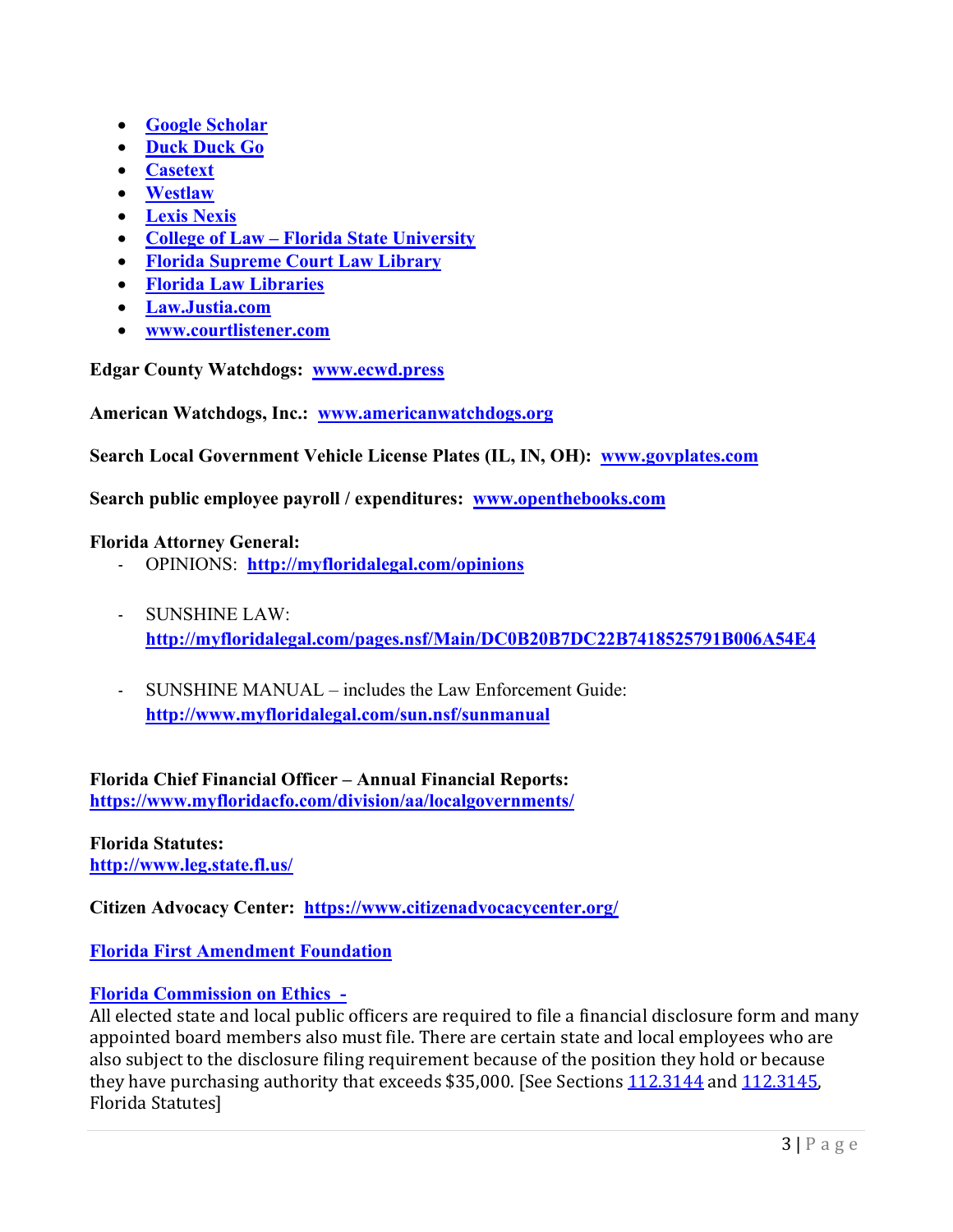### **Select Florida Supreme Court cases on sunshine laws – Open Meetings:**

"[Sunshine law] having been enacted for the public benefit, should be interpreted most favorably to the public" **[Canney v Alachua County \(1973\)](https://law.justia.com/cases/florida/supreme-court/1973/39473-0.html)**

"[Sunshine law] should be construed so as to frustrate all evasive devices" **[Palm Beach v Gradison](https://law.justia.com/cases/florida/supreme-court/1974/44099-0.html)  [\(1974\)](https://law.justia.com/cases/florida/supreme-court/1974/44099-0.html)**

"[Sunshine law] must be broadly construed to [advance] its remedial and protective purpose" **[Wood v](https://law.justia.com/cases/florida/supreme-court/1983/63341-0.html)  [Marston \(1983\)](https://law.justia.com/cases/florida/supreme-court/1983/63341-0.html)**

#### **Meeting of 2 or more public officials of the same public body is a public meeting – even the legislature – even a party caucus of elected officials**

Art III Para 4 of the Florida Constitution (Porkchop Gang – one county one vote – reason constitution was changed) **<https://www.youtube.com/watch?v=Tn8j-igC7yg>** \* PORK CHOP GANG: **<https://www.youtube.com/watch?v=5jBBd3p4xao>** Creation of Florida's modern constitution: **[https://www.youtube.com/watch?v=\\_cIIxAgV5yQ](https://www.youtube.com/watch?v=_cIIxAgV5yQ)**

#### **What type of public record are you interested in?**

- **Filed ethics statements**
- **Credit card statements and receipts**
- **Cell phone statements**
- **All telephone numbers**
- **All email addresses – Emails sent and received**
- **Compensation – of public officials and of public employees**
- **Perks of public officials (insurance, vehicle allowance, cell phones)**
- **Adopted compensation resolutions**
- **Lists of public vehicles**
- **Vehicle use policies**
- **Meeting Agendas**
- **Meeting Minutes**
- **Policies and Ordinances**
- **Bills / expenses paid**
- **Annual Financial Reports**
- **All boards and committees**
- **Campaign expenses/contributions**
- **Business registration records**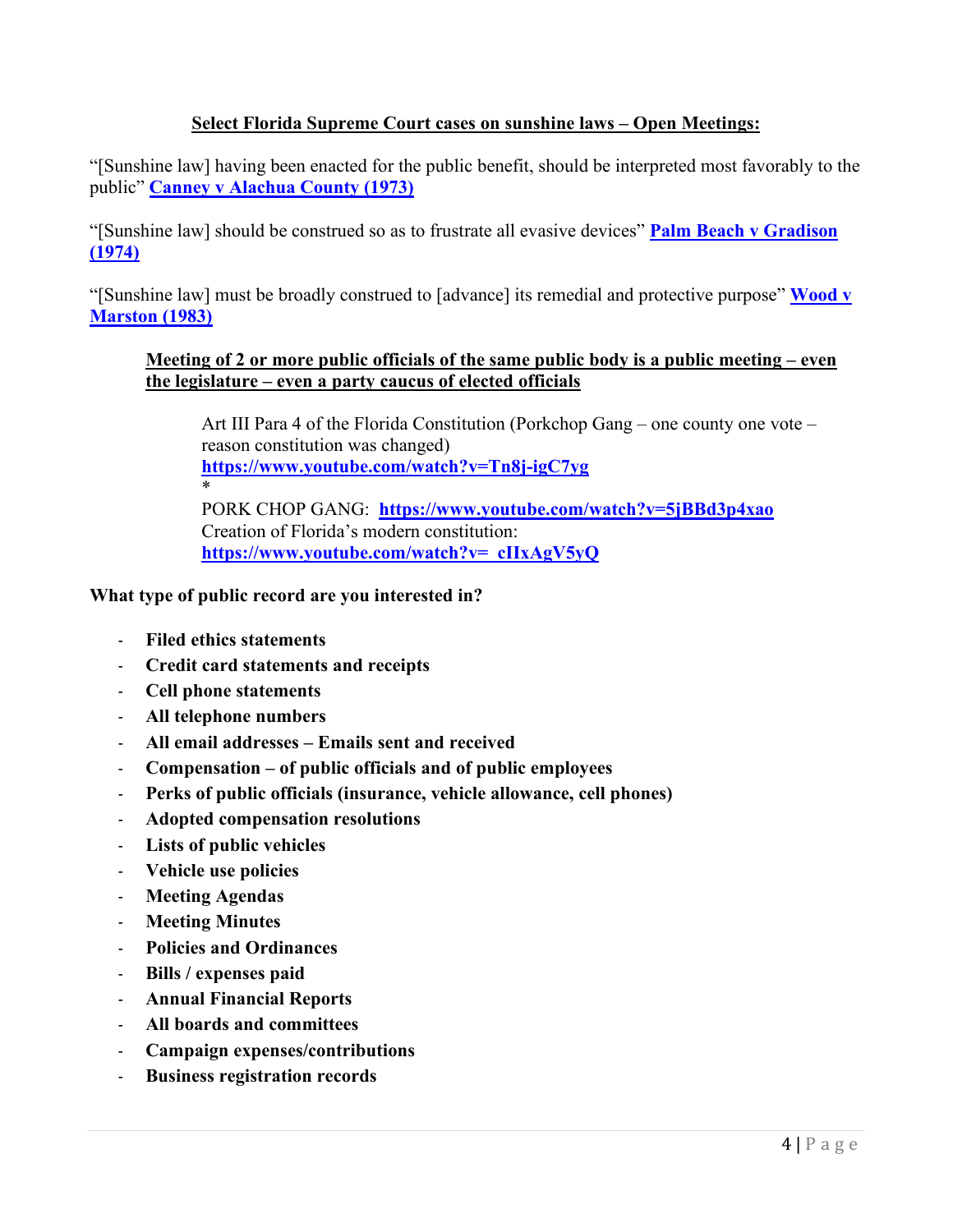**-:- NOTES -:-**